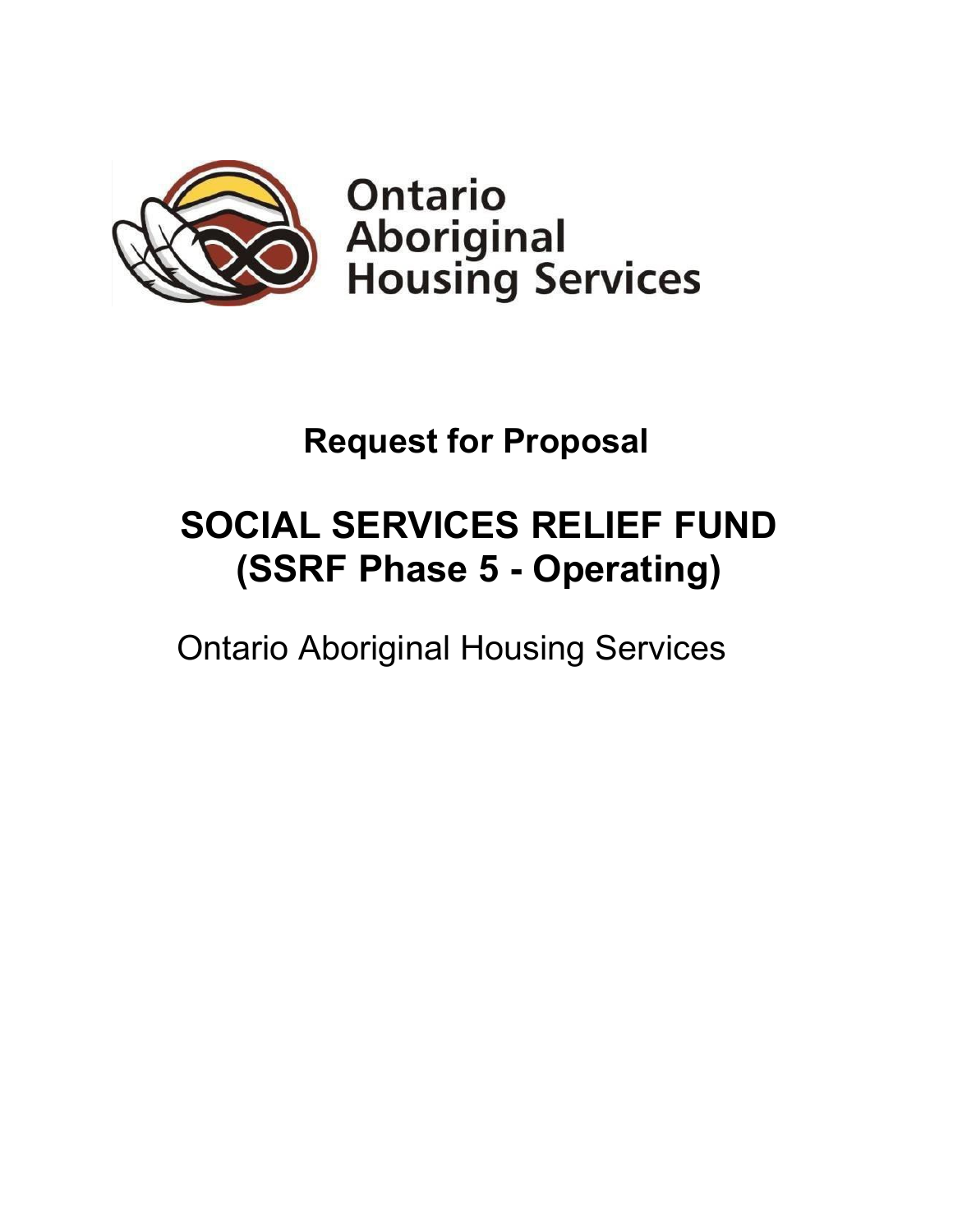## <span id="page-1-0"></span>**Table of Contents**

# Contents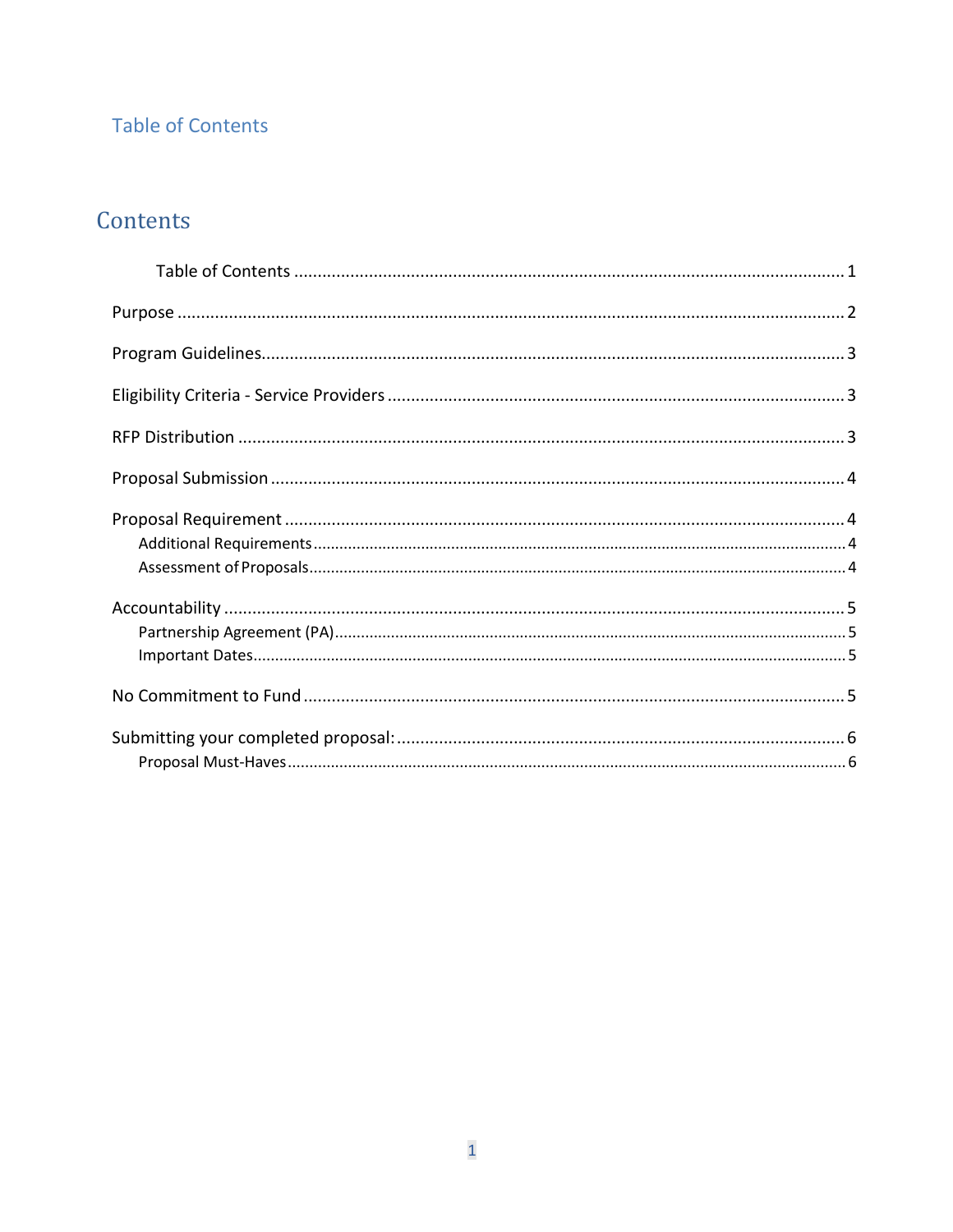## <span id="page-2-0"></span>**Purpose**

The purpose of this Request for Proposal (RFP) issued by Ontario Aboriginal Housing Services (OAHS) is to provide Service Providers with an opportunity to be selected as a recipient of the Social Services Relief Fund (SSRF) Phase 5 by:

• Defining how they can assist a diverse range of vulnerable people meet their short-term critical needs. This includes people living in community housing, supportive housing, people with low incomes, or others who require social services supports as well as those that are experiencing homelessness.

#### **Operating Component (all eligible expenses must be spent by December 31, 2022)**

#### **SSRF Phase 5 Operating component has a total funding contribution up to \$2,353,414.00.**

Eligible uses of funding under this component include but are not limited to:

- Continued use of motels or hotels as isolation centres or to support social distancing;
- Rental assistance such as funding for rent arrears and short-term housing allowances;
- Transportation costs;
- Food and supplies;
- Enhanced cleaning services;
- Non-medical staffing requirements (e.g., enhanced outreach services);
- Personal protective equipment; and
- Minor retrofits, alterations and repairs under \$50,000.
- Rent bank and emergency energy funds;
- Food banks and grocery gift cards;
- Community outreach to support vulnerable populations in self-isolation;
- Transportation for low-income individuals to get to and from medical appointments; and
- Funding administration needs, including staffing

SSRF Phase 5 funding is subject to:

- Service Providers fulfilling Partnership Agreement requirements; and
- Program prioritization by OAHS

Service Providers are asked to read the RFP carefully and are invited to submit an application in accordance with the application instructions.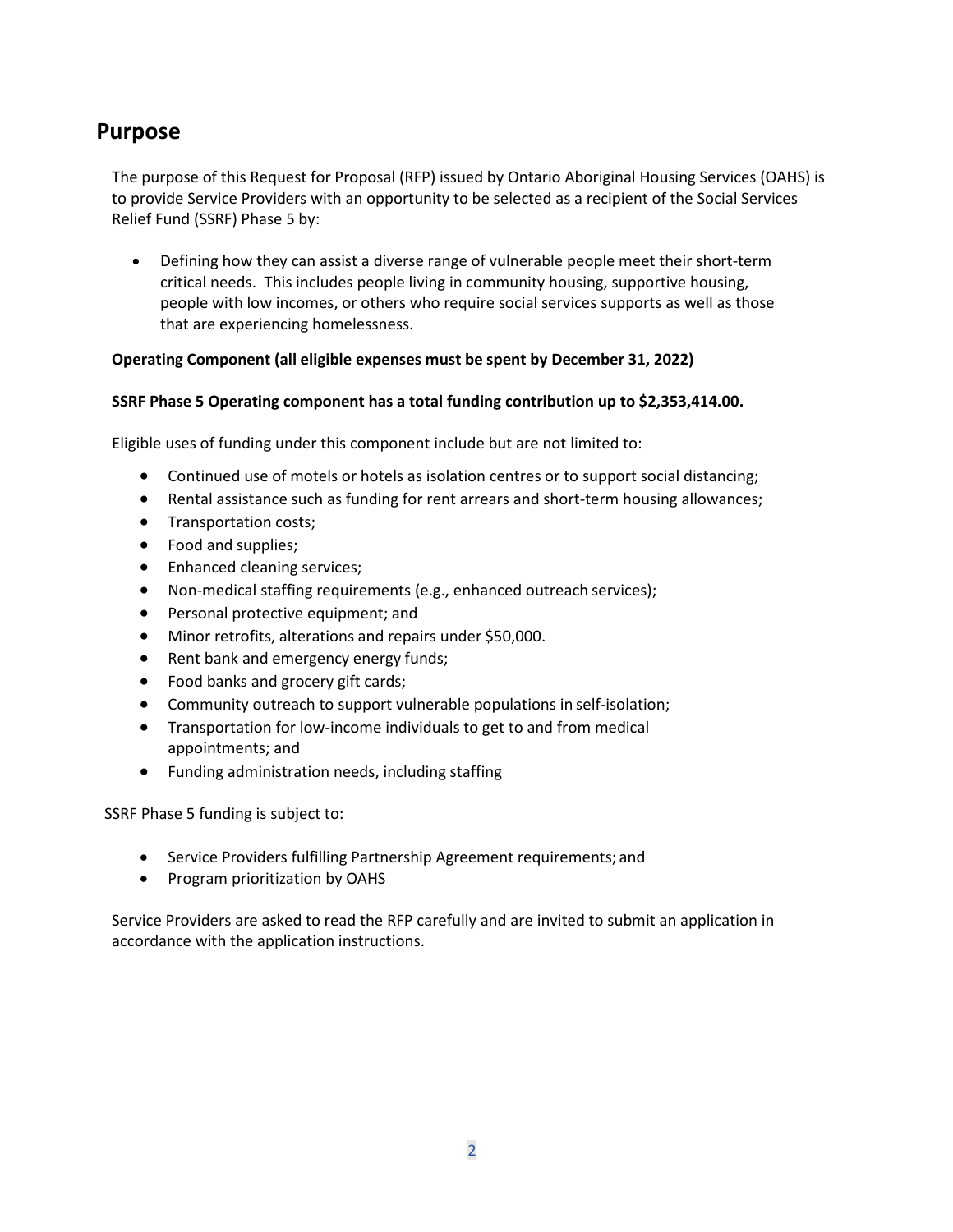## <span id="page-3-0"></span>**Program Guidelines**

The objectives for SSRF Phase 5 Operating funding are as follows:

- **1. Enhanced safety in emergency shelters and other congregate care settings, through:**
	- $\circ$  continued operation of temporary emergency shelters spaces (e.g., in hotels or other facilities) to accommodate reduced overall shelter capacity resulting from COVID-19 safety requirements,
	- $\circ$  hiring additional staff to address capacity pressures, procuring Personal Protective Equipment, and implementing enhanced cleaning and isolation protocols,
	- $\circ$  increasing vaccination uptake among homeless individuals through outreach and clinics, and
	- $\circ$  creating isolation space to avoid COVID-19 positive individuals from being required to "shelter in place".
- **2. Short-term, critical needs of vulnerable individuals** through the provision of emergency financial assistance (e.g., rent banks, housing allowances), food security programs, and mental health and addictions and other medical services.

## <span id="page-3-1"></span>**Eligibility Criteria - Service Providers**

Service Providers must:

- be an Indigenous non-profit organization
- be incorporated (or in the process of incorporating) under the laws of the Province of Ontario or under the *Canada Not-for-profit Corporations Act*
- have its registered and chief executive/head offices within the Province of Ontario outside of the Greater Toronto Area (GTA)
- have the mandate to serve Indigenous peoples expressly stated in the objects or statements of purpose of the organization's constating documents
- demonstrate history of organizational sustainability

**Any funding received by a Service Provider from OAHS pursuant to this RFP must be used solely for off-reserve locations that accord with the SSRF Phase 5 Program Guidelines.**

## <span id="page-3-2"></span>**RFP Distribution**

The RFP will be distributed to Service Providers virtually via OAHS' housing and support service provider networks and on the OAHS website. In addition, the OAHS Board of Directors and member organizations will distribute the RFP through their networks.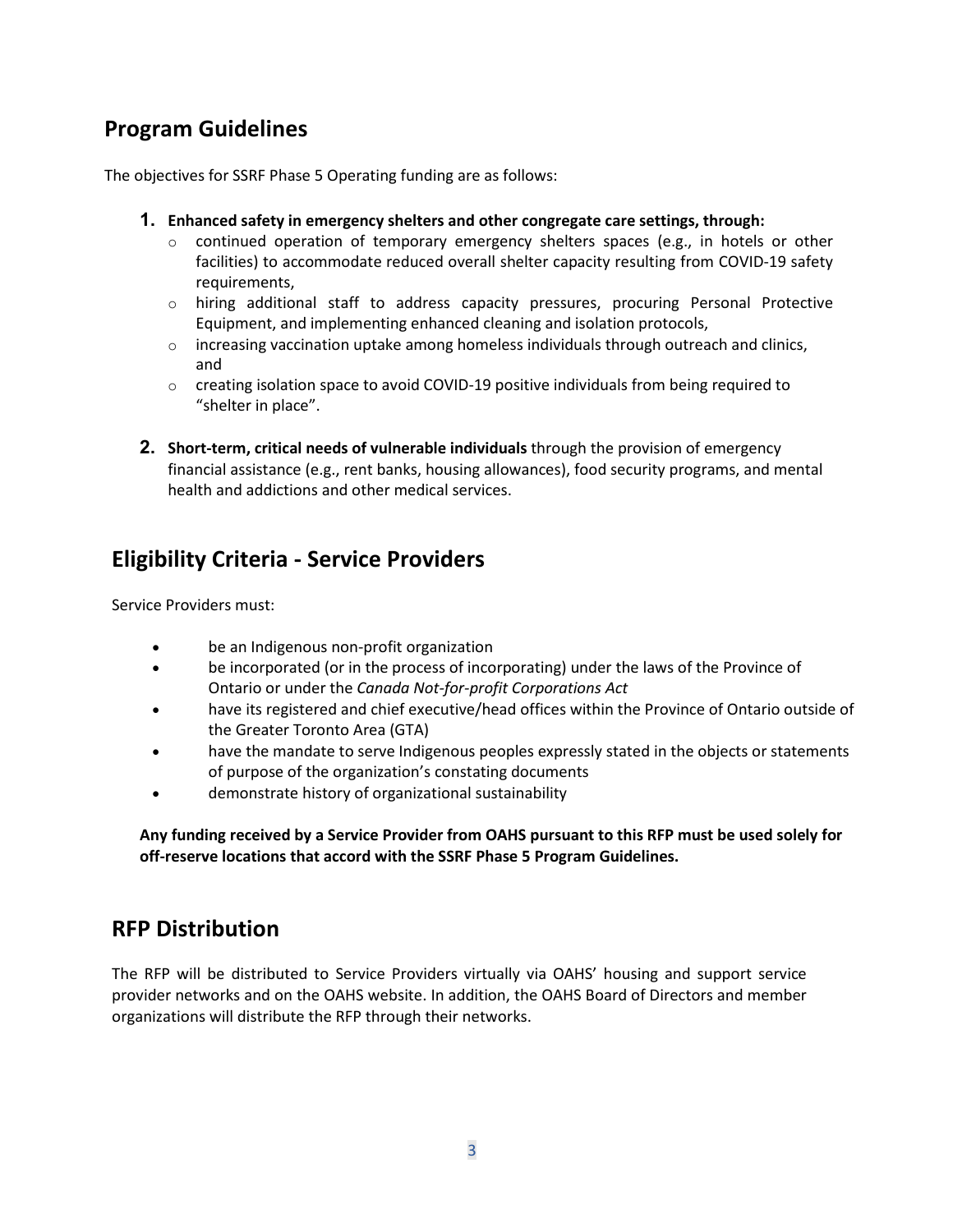## <span id="page-4-0"></span>**Proposal Submission**

Interested Service Providers are invited to complete the SSRF 5 Proposal Template and submit to OAHS. Service Providers are strongly encouraged to review the Program Guidelines (prior to completing their proposal to ensure that it follows all Program Guidelines). *OAHS must receive completed proposals no later than 2:00 p.m. Eastern Standard Time (EST) on Wednesday, July 6, 2022, to be considered for funding under SSRF Phase 5.* 

Submissions received after the designated date and time will not be reviewed. Service Providers will receive an email acknowledgement of receipt of their submissions. Key contact information must be provided in the event that OAHS must contact the Service Provider. Service Providers are encouraged to make use of the application period to review the RFP requirements and Program Guidelines, draft responses, form partnerships, and use the application supports being made available by OAHS.

It is anticipated that applicants will be notified by the end of August 2022. Approval for funding will be subject to the execution of a Partnership Agreement.

OAHS cannot guarantee funding to all Service Providers who submit a proposal, nor guarantee that all funding requested by successful applicants will be approved.

## <span id="page-4-1"></span>**Proposal Requirement**

SSRF Phase 5 submissions will be assessed favourably for engaging in partnership opportunities. If a submission is selected for funding, the Service Provider will be the signatory to the Partnership Agreement entered into with OAHS and will be identified as the funding recipient.

### <span id="page-4-2"></span>**Additional Requirements**

Service Providers are required to complete, sign, and submit the RFP Submission Checklist and provide all required documentation listed within.

### <span id="page-4-3"></span>**Assessment of Proposals**

OAHS' independent Proposal Review Committee (PRC) will evaluate the proposals and make recommendations to OAHS' Board of Directors who will approve successful proposals. The MMAH will provide final approval.). Proposals will be assessed based on how they best meet the guidelines and desired outcomes of the program. Upon review, selected Service Providers must sign a Partnership Agreement (PA) with OAHS prior to receiving funding.

Proposals will be assessed in accordance with the following criteria:

- Alignment and Rationale: The proposed approach aligns with the vision and objectives of the Program; the Service Provider has demonstrated a need for thefunding.
- Program Design and Scalability: The proposal is scalable and can be adjusted based on available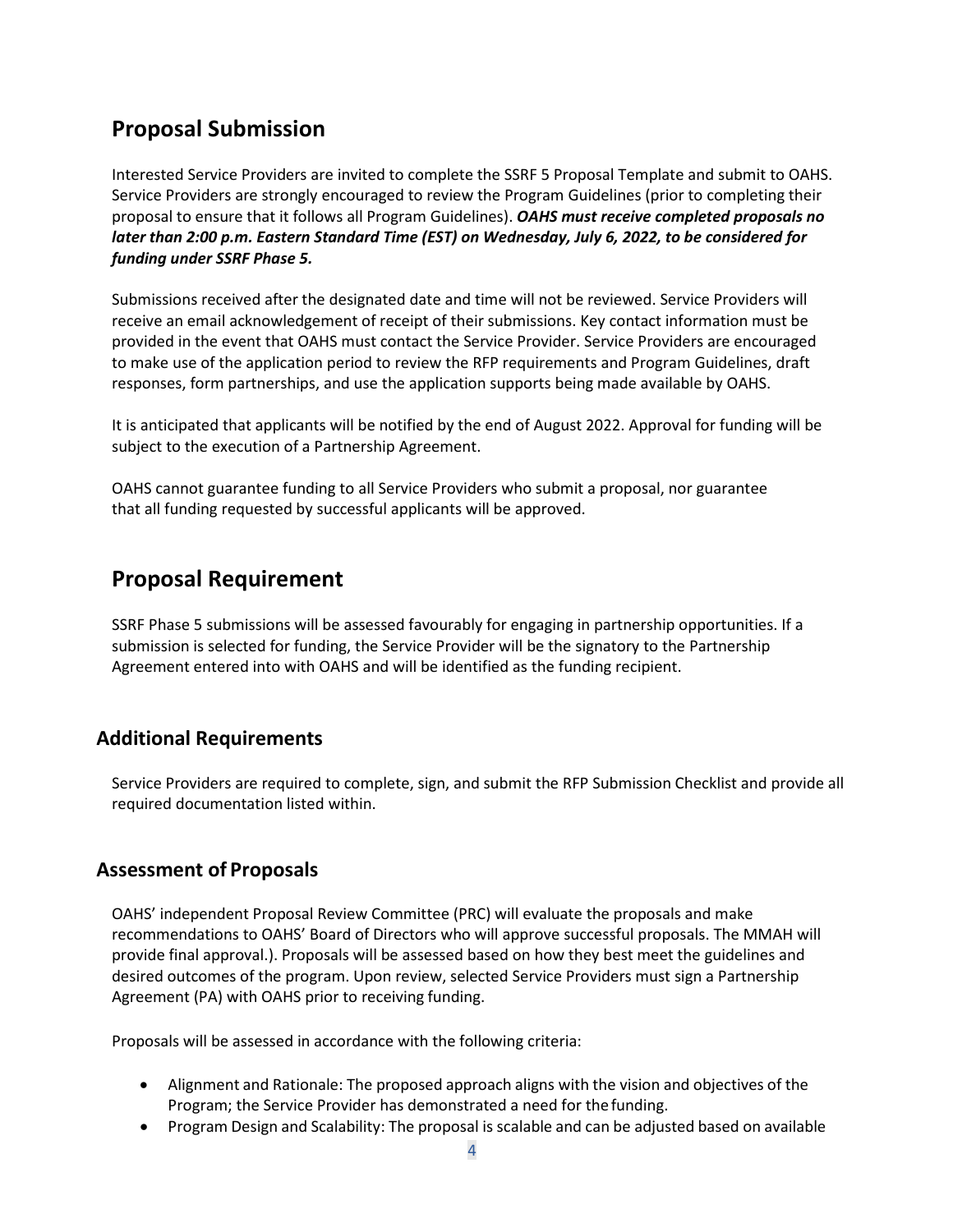funding.

• Organizational Capacity and Partnerships: The proposal demonstrates the Service Provider's capacity, which may include partnerships, infrastructure, and resources to deliver SSRF Phase 5.

## <span id="page-5-0"></span>**Accountability**

- The MMAH has the final decision-making authority for organizations participating in SSRF Phase 5.
- OAHS will be responsible for administering and allocating funds to any participating organizations in accordance with the requirements of their Partnership Agreement.

Service Providers will be:

• Required to submit regular reporting that will be used by OAHS to assess the progress of implementation, the need for funds, as well as compliance with financial and auditing requirements, as required by the Partnership Agreements.

## <span id="page-5-1"></span>**Partnership Agreement (PA)**

Service Providers are required to enter into a Partnership Agreement (PA) with the OAHS. The PA contains the accountability framework for SSRF Phase 5 and outlines the roles and responsibilities of the parties involved, and the terms and conditions upon which funds will be provided.

Under the PA, Service Providers shall provide OAHS with additional information, data, and reports as required by OAHS to report on progress made towards achieving program outcomes.

### <span id="page-5-2"></span>**Important Dates**

| <b>Activity</b>                                                   | Date             |
|-------------------------------------------------------------------|------------------|
| OAHS issues Request for Proposal (RFP) to Service Providers       | May 13, 2022     |
| RFP closing                                                       | July 6, 2022     |
| OAHS Proposal Review Committee (PRC) meets to review<br>Proposals | <b>July 2022</b> |
| <b>OAHS Board reviews PRC recommendations</b>                     | <b>July 2022</b> |
| MMAH approval of proposals                                        | <b>TBD</b>       |
| OAHS notifies all Service Providers of final decisions            | August 2022      |
| Service Providers sign Partnership Agreements with OAHS           | TBD              |

## <span id="page-5-3"></span>**No Commitment to Fund**

OAHS makes no commitment to fund any applicant, and:

• May choose which applicants to fund, if any; and